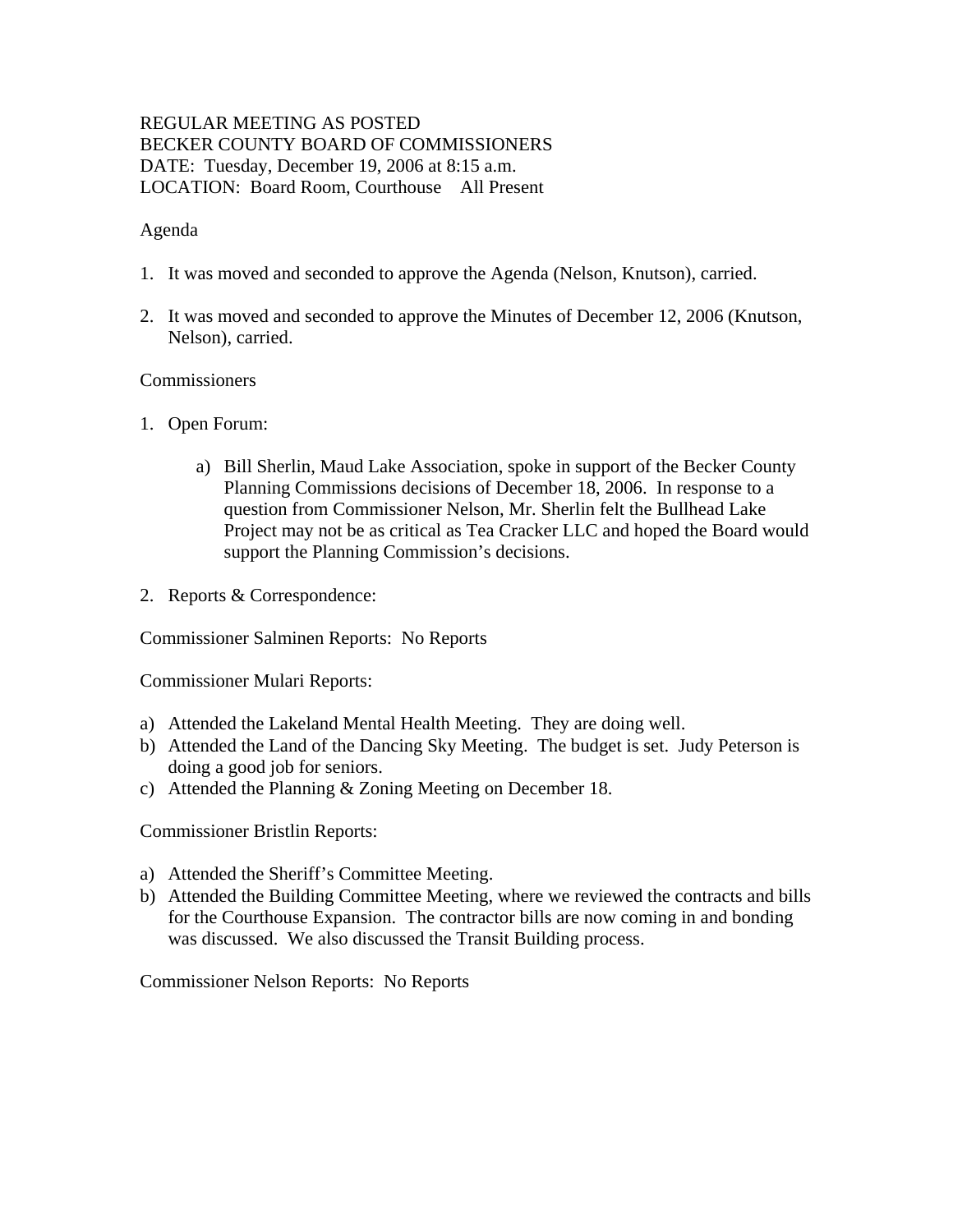#### Commissioner Knutson Reports:

- a) Attended the Becker County Taxpayers Association Meeting. County Name Tags were discussed at this meeting. Brian Berg said the Labor Management Committee has been working on a solution for the Name Tags.
- 3. It was moved and seconded to pass Resolution No. 12-06-2C establishing the Commissioners annual salary at \$21,492; the Chair of the Becker County Board be compensated at \$600 more than the above annual salary for a total of \$22,092; the per diem for meeting attendance, other than regular Commission Meetings is \$50 (Nelson, Salminen), carried. Knutson voting nay, Bristlin abstaining.
- 4. It was moved and seconded to pass Resolution No. 12-06-2I, Contributions to the Active Employees Plan for 2007 (Salminen, Nelson), carried.

Employer will make a monthly contribution to individual accounts under the Health Reimbursement Arrangement for Active Employees or qualifying Employees in accordance with the following schedule:

\$623.95 per month for each qualified employee who elects single coverage under the Group Health Plan; and

\$203.95 per month for each qualified employee who elects family coverage under the Group Health Plan.

Severance Package: For employees eligible for sick leave severance pay and those who have elected into the VEBA Plan, a 100% of the eligible employee's severance will be contributed to the Health Reimbursement Arrangement.

- 5. It was moved and seconded to pass Resolution No. 12-06-2J, Resolution of Support, for Lake Agassiz Regional Library system funding at the state level. The Becker County Board requests that its legislative representative and the Governor to place a high priority on a substantial increase in the Regional Public Library System Basic Support appropriation during the 2007 legislative session (Salminen, Nelson), carried.
- 6. Minnesota Counties Insurance Trust sent a letter; re: Announcement of Board Vacancy. This was open for discussion.
- 7. It was moved and seconded to approve to contract with Thorwaldsen, Malmstrom, Sorum & Majors, P.L.L.P. for the Civil Commitment Contract of one-year period from January 1, 2007 through December 31, 2007 (Salminen, Bristlin), carried.
- 8. It was moved and seconded to pass Resolution No. 12-06-2H, Resolution of intent to enter into a Memorandum of Understanding between Becker, Clay, Douglas, Grant, Ottertail, Pope, Stevens, Todd, Traverse, Wadena and Wilkin Counties of Minnesota. The County Board agrees to pay the sum of \$7,646 in support of the pro-rated cost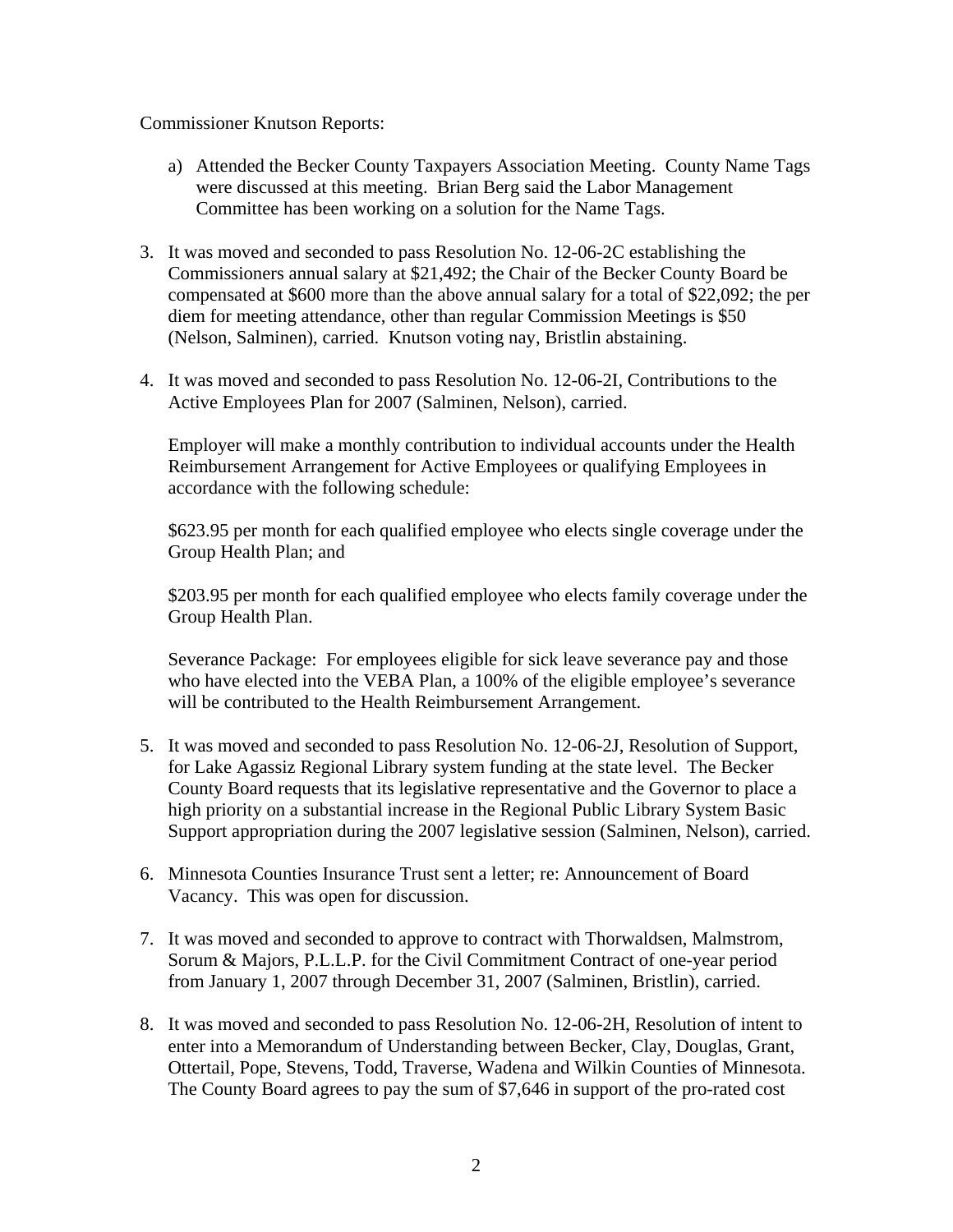sharing basis to enter into the Memorandum of Understanding (Bristlin, Salminen), carried.

Auditor

Licenses & Permits. None at this time.

Finance Committee Minutes

- 1. It was moved and seconded to approve the Claims (Salminen, Knutson), carried.
- 2. Parks & Recreation requests for Snowmobile Trail Signs and Snowmobile Trail Grooming Contract are on the Agenda later.
- 3. It was moved and seconded to approve the updates to the Investment Policy (Nelson, Knutson), carried.
- 4. It was moved and seconded to pass Resolution No. 12-06-2G (Salminen, Nelson), carried.

# **RESOLUTION**

# **BECKER COUNTY BOARD OF COMMISSIONERS**

# **RESOLUTION NO. 12-06-2G**

**WHEREAS**, the Becker County Board of Commissioners has considered the services to be provided by Becker County in 2007 and the expenditures and revenues necessary; and

**WHEREAS**, the Becker County Board of Commissioners held a "Truth in Budgeting Hearing" on December 7, 2006 as required by law; and

**NOW, THEREFORE, BE IT RESOLVED** that the following budgets are hereby adopted and approved for Fiscal Year 2007; and

| <b>EXPENDITURES BY</b> | 2007           |
|------------------------|----------------|
| <b>FUND</b>            | <b>Adopted</b> |
| <b>GENERAL</b>         | 6,188,198      |
| <b>DESIGNATED</b>      |                |
| <b>RESERVES</b>        | 10,349,500     |
| <b>PUBLIC SAFETY</b>   | 6,143,816      |
| <b>HIGHWAY</b>         | 9,248,736      |
| <b>RESOURCE</b>        |                |
| <b>DEVELOPMENT</b>     | 126,800        |
| <b>HUMAN SERVICES</b>  | 12,619,799     |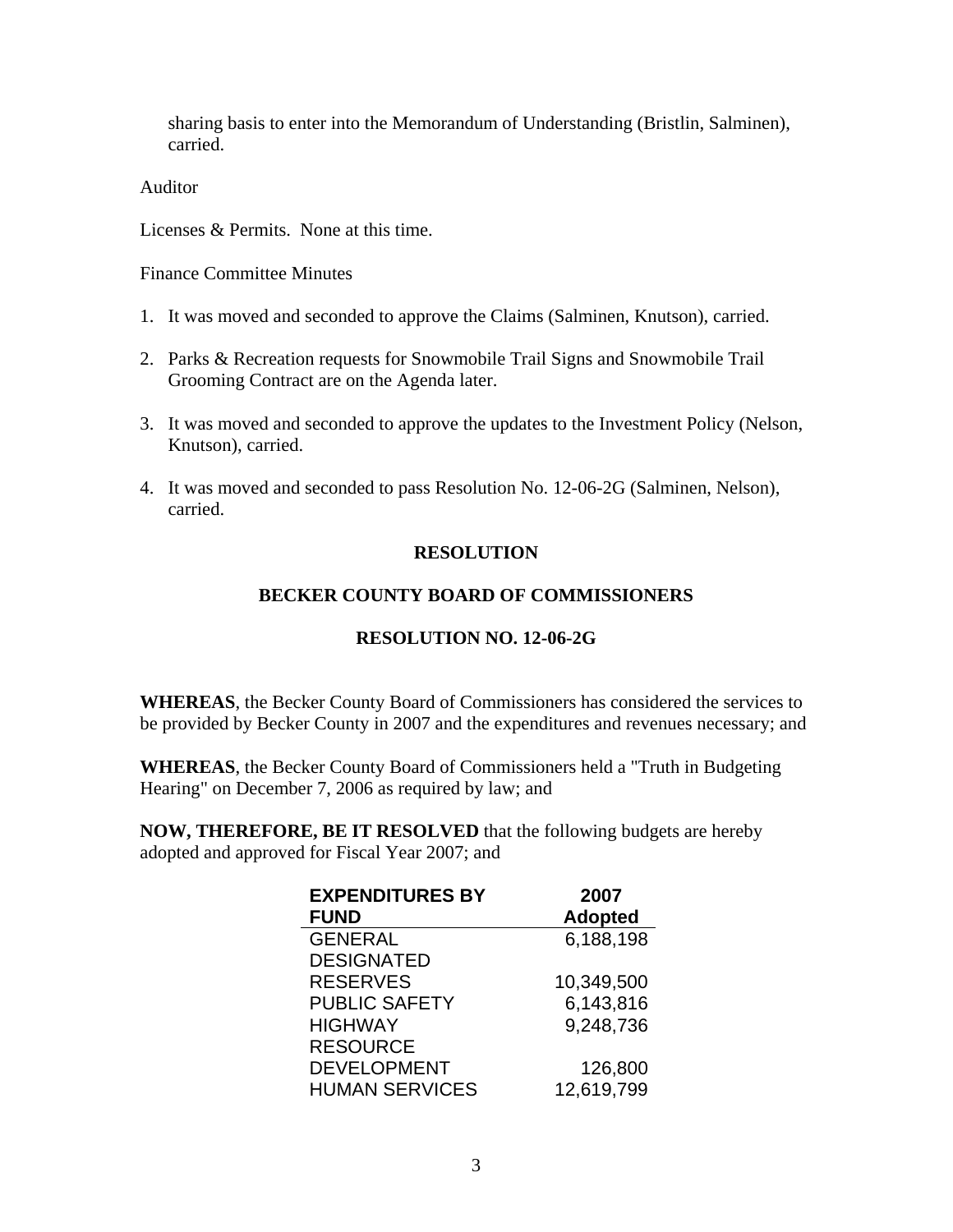|                         | 2007       |
|-------------------------|------------|
|                         |            |
| <b>TOTAL</b>            | 48,769,894 |
| <b>GRAVEL TAX</b>       | 170,000    |
| <b>FORFEITED LANDS</b>  | 338,194    |
| <b>DITCHES</b>          | 300        |
| <b>DEBT SERVICES</b>    | 102,000    |
| <b>AFFAIRS</b>          | 1,844,555  |
| <b>ENVIRONMENTAL</b>    |            |
| <b>RECREATION</b>       | 216,303    |
| <b>PUBLIC TRANSIT</b>   | 301,609    |
| <b>COMMUNITY HEALTH</b> | 1,120,084  |
|                         |            |

|                         | 2007       |
|-------------------------|------------|
| <b>REVENUES BY FUND</b> | Proposed   |
| <b>GENERAL</b>          | 6,188,198  |
| <b>DESIGNATED</b>       |            |
| <b>RESERVES</b>         | 10,360,000 |
| <b>PUBLIC SAFETY</b>    | 6,143,816  |
| <b>HIGHWAY</b>          | 9,248,736  |
| <b>RESOURCE</b>         |            |
| <b>DEVELOPMENT</b>      | 120,600    |
| <b>HUMAN SERVICES</b>   | 12,619,799 |
| <b>COMMUNITY HEALTH</b> | 1,127,097  |
| <b>PUBLIC TRANSIT</b>   | 318,000    |
| RECREATION              | 146,900    |
| <b>ENVIRONMENTAL</b>    |            |
| <b>AFFAIRS</b>          | 1,862,565  |
| <b>DEBT SERVICE</b>     | 0          |
| <b>FORFEITED LANDS</b>  | 366,700    |
| <b>DITCHES</b>          |            |
| <b>GRAVEL TAX</b>       | 170,000    |
| <b>TOTAL</b>            | 48,672,411 |
|                         |            |

**IT IS FURTHER RESOLVED** that the following tax levy be certified to the County Auditor for collection for the Year 2007

| <b>Gross</b> |
|--------------|
| 1,770,315    |
| 28,000       |
| 218,387      |
| 5,331,616    |
|              |
| 2,257,761    |
| 5,455,584    |
|              |
| 175,000      |
|              |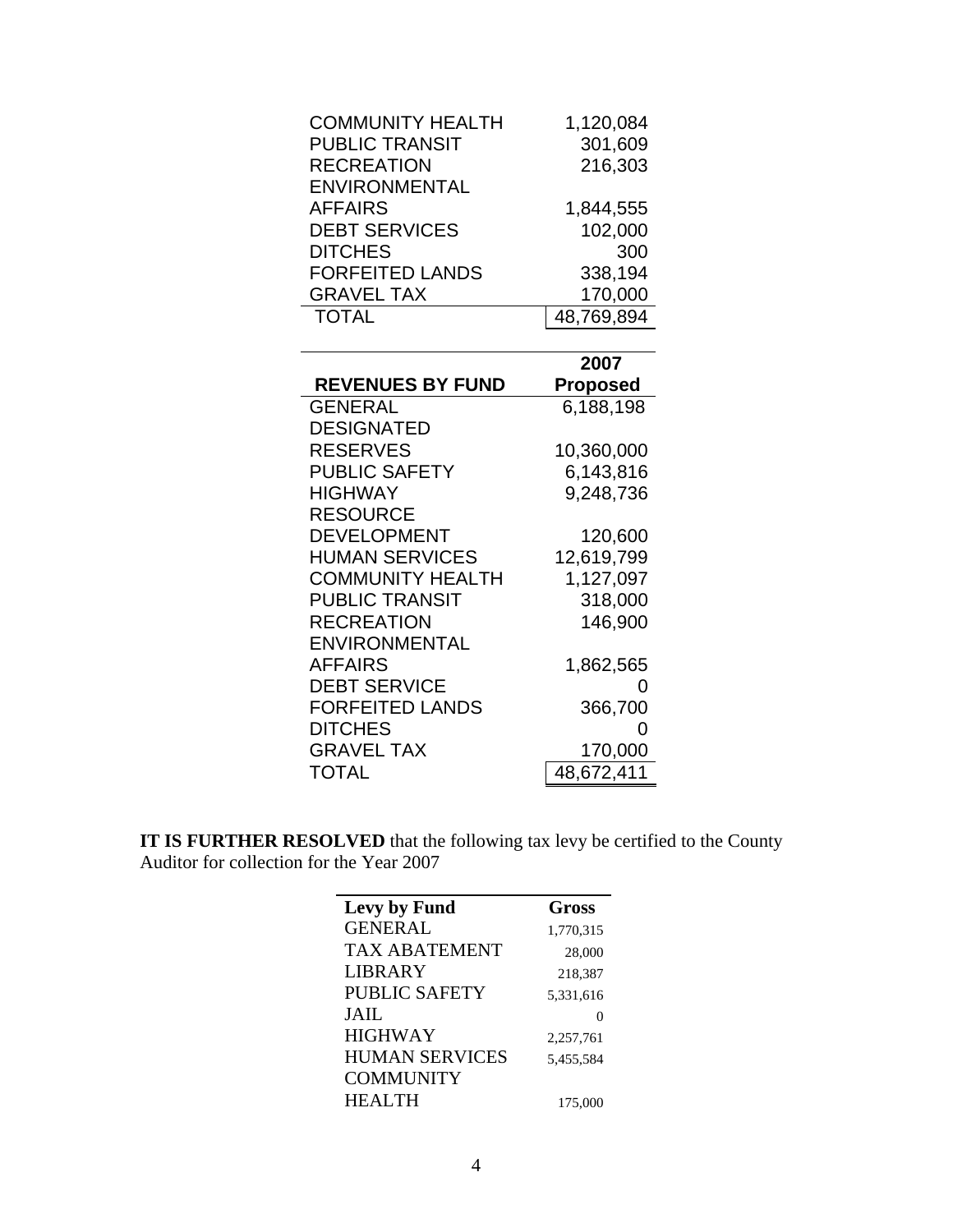| <b>RECREATION</b> | $^{\circ}$ |
|-------------------|------------|
| DEBT SERVICE      |            |
|                   |            |
| <b>TOTAL</b>      | 15.236.663 |

IT IS FURTHER RESOLVED that the Becker County Economic Development District is hereby authorized to levy a tax in the maximum amount allowed by law, and that special tax levy be certified to the County Auditor for collection for the year 2007 is estimated to be \$175,633.

Duly adopted this 19th day of December 2006 at Detroit Lakes, Minnesota.

#### COUNTY BOARD OF COMMISSIONERS BECKER COUNTY, MINNESOTA

ATTEST:

/s/ Brian C. Berg /s/ Karen Mulari Brian C. Berg Karen Mulari County Administrator Board Chair

State of Minnesota ) )ss. County of Becker  $\qquad$ )

I, the undersigned, being the duly appointed and qualified County Administrator for the County of Becker, State of Minnesota, do hereby certify that the foregoing is a true and correct copy of a Resolution passed, adopted and approved by the County Board of Commissioners of Becker County, assembled in regular session on the 19th day of December 2006 as recorded in the record of proceedings.

> Brian C. Berg County Administrator

5. Human Services request for Personnel and Fee Policy  $\&$  Fee Schedules are later on the Agenda.

 $\frac{1}{2}$  ,  $\frac{1}{2}$  ,  $\frac{1}{2}$  ,  $\frac{1}{2}$  ,  $\frac{1}{2}$  ,  $\frac{1}{2}$  ,  $\frac{1}{2}$  ,  $\frac{1}{2}$  ,  $\frac{1}{2}$  ,  $\frac{1}{2}$  ,  $\frac{1}{2}$  ,  $\frac{1}{2}$  ,  $\frac{1}{2}$  ,  $\frac{1}{2}$  ,  $\frac{1}{2}$  ,  $\frac{1}{2}$  ,  $\frac{1}{2}$  ,  $\frac{1}{2}$  ,  $\frac{1$ 

6. It was moved and seconded to approve the IT Department's Capital Purchases/Computers for the following Departments: County Attorney, New Computer and Monitor - \$825; County Auditor, New Computer and Monitor for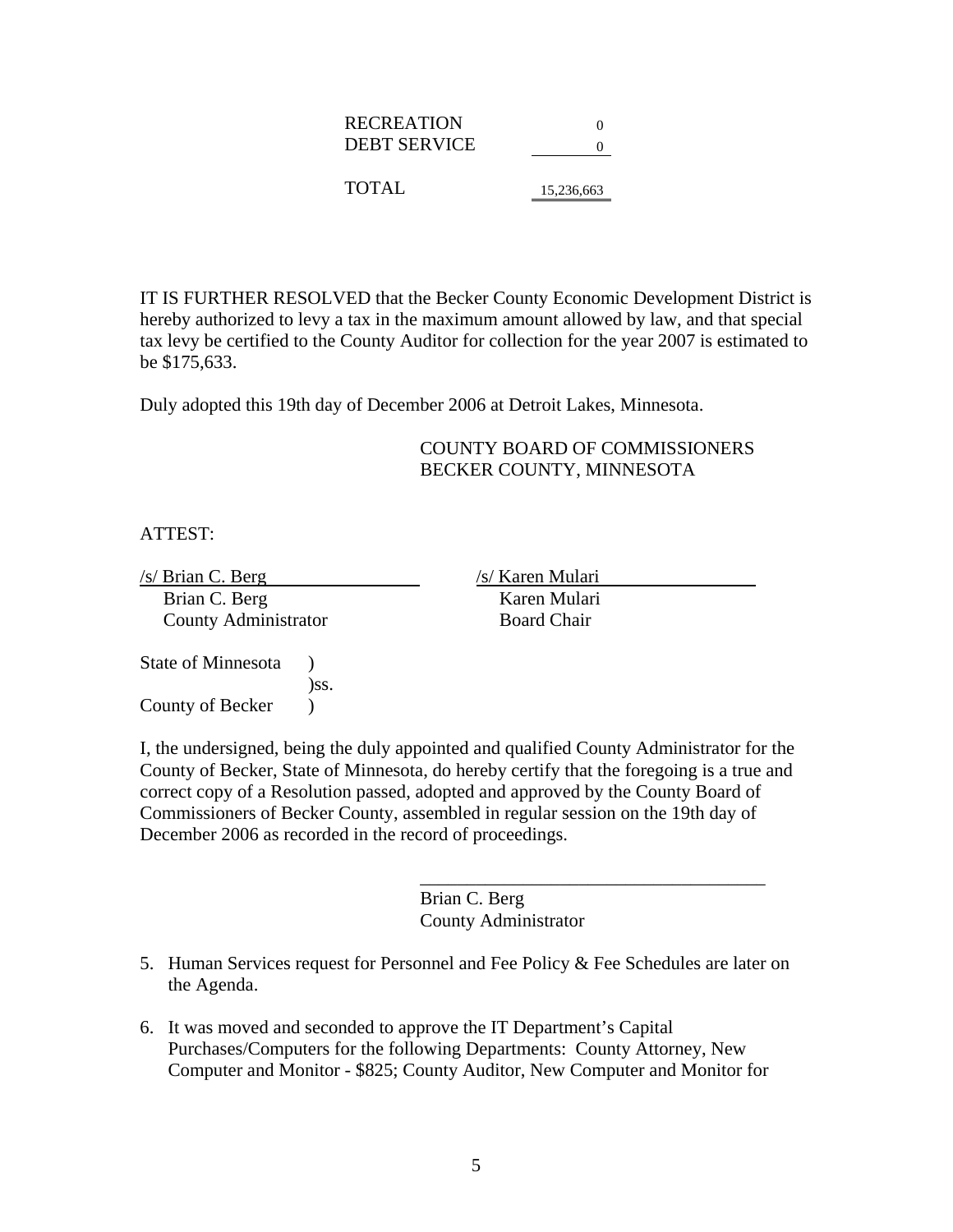DMV - \$825; Human Services, New Computer and Monitor - \$825 (Salminen, Bristlin), carried.

- 7. It was moved and seconded to approve the IT Department's Capital Improvement Request for Paging Software for the Phone System in the amount of \$3,900 (Salminen, Nelson), carried.
- 8. Highway Bid Awards are on the Agenda later.

#### Parks & Recreation

- 1. It was moved and seconded to pass Resolution No. 12-06-2A, approval of Limited Use Permit from MN Dept. of Transportation for the purpose of constructing, maintaining, and supervising a snowmobile trail (Knutson, Salminen), carried.
- 2. It was moved and seconded to approve the purchase of informational signs for the Lake Park/Cormorant Lakes Area Snowmobile Trails up to \$1,000 (Nelson, Salminen), carried.
- 3. It was moved and seconded to pass Resolution No. 12-06-2B, Bid Award for Grooming of Snowmobile Trails at the single bid of \$13.45/mile from the Lake Runner Trail Association of Pelican Rapids (Knutson, Salminen), carried.

#### Human Services

- 1. It was moved and seconded to add the contract with the State SSI Advocacy Assistance (Salminen, Nelson), carried.
- 2. It was moved and seconded to acknowledge the Public Assistance Case Load Trends Report (Salminen, Knutson), carried.
- 3. It was moved and seconded to accept the Public Assistance Applications (Salminen, Knutson), carried.
- 4. It was moved and seconded to approve the Fee Policy and Schedules (Salminen, Nelson), carried.

Child Care Licenses/Renewals and Background Fees: Human Services

- \$100 fee at the time of initial licensing
- \$75 renewal or annual license
- \$100 change of premise fee
- \$25 background check, plus \$10 for each additional person (\$55 max)

Background Checks for Corporate Foster Homes

• Yearly fee of \$50 plus \$10 for each background check Chemical Dependency Evaluations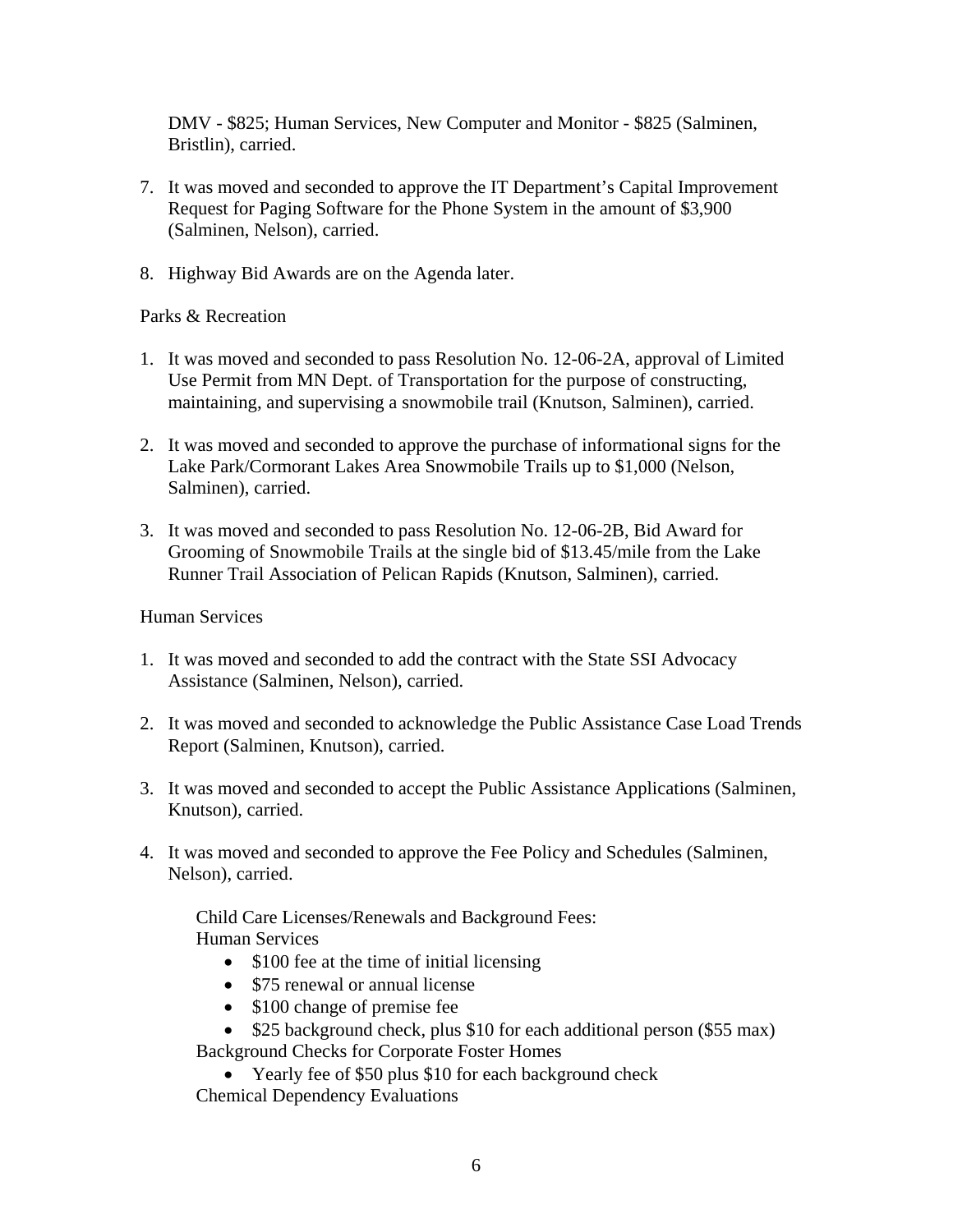- Sliding fee schedule based on gross income
- 5. It was moved and seconded to pass Resolution No. 12-06-2F, approving to fill a Financial Eligibility Specialist position due to a retirement (Salminen, Nelson), carried.
- 6. It was moved and seconded to approve the Purchase of Services Contract with SSI Advocacy with the State Claims (Salminen, Nelson), carried.
- 7. It was moved and seconded to approve the Community Health Claims (Salminen, Knutson), carried.
- 8. It was moved and seconded to approve the renewal of the Child Immunization Grants (Salminen, Nelson), carried.
- 9. It was moved and seconded to approve the DAC Agreement to provide reimbursement to Community Health to compile an Exposure Control Plan and for nurse consultant activity in the amount of \$45 per hour (nurse time) (Nelson, Knutson), carried.
- 10. Transit Claims will be paid at the end of the year.
- 11. It was moved and seconded to accept the Ridership Report (Knutson, Salminen), carried.
- 12. It was moved and seconded to approve the 2007 Public Transit Participation Program Grant (Knutson, Nelson), carried.
- 13. It was moved and seconded to continue with the agreement between Clay County Rural Transit and Becker County for the Clay County Rural Transit Bus that runs between Detroit Lakes and Fargo, Moorhead (Nelson, Knutson), carried.

Commissioner Mulari, County Board Chair, gave the State of the County Address.

The Christmas Tea was held from  $10:00$  a.m. to  $11:00$  a.m.

Environmental Services/Solid Waste Haulers Licenses for 2007.

1. It was moved and seconded to re-new the contracts for solid waste for the following (Salminen, Bristlin), carried.

> Aune Sanitation Ballard Sanitation Fuch Sanitation Hough Inc. Jon & Son's Disposal Metro Disposal Minnkota Recycling Waste Management White Earth Sanitation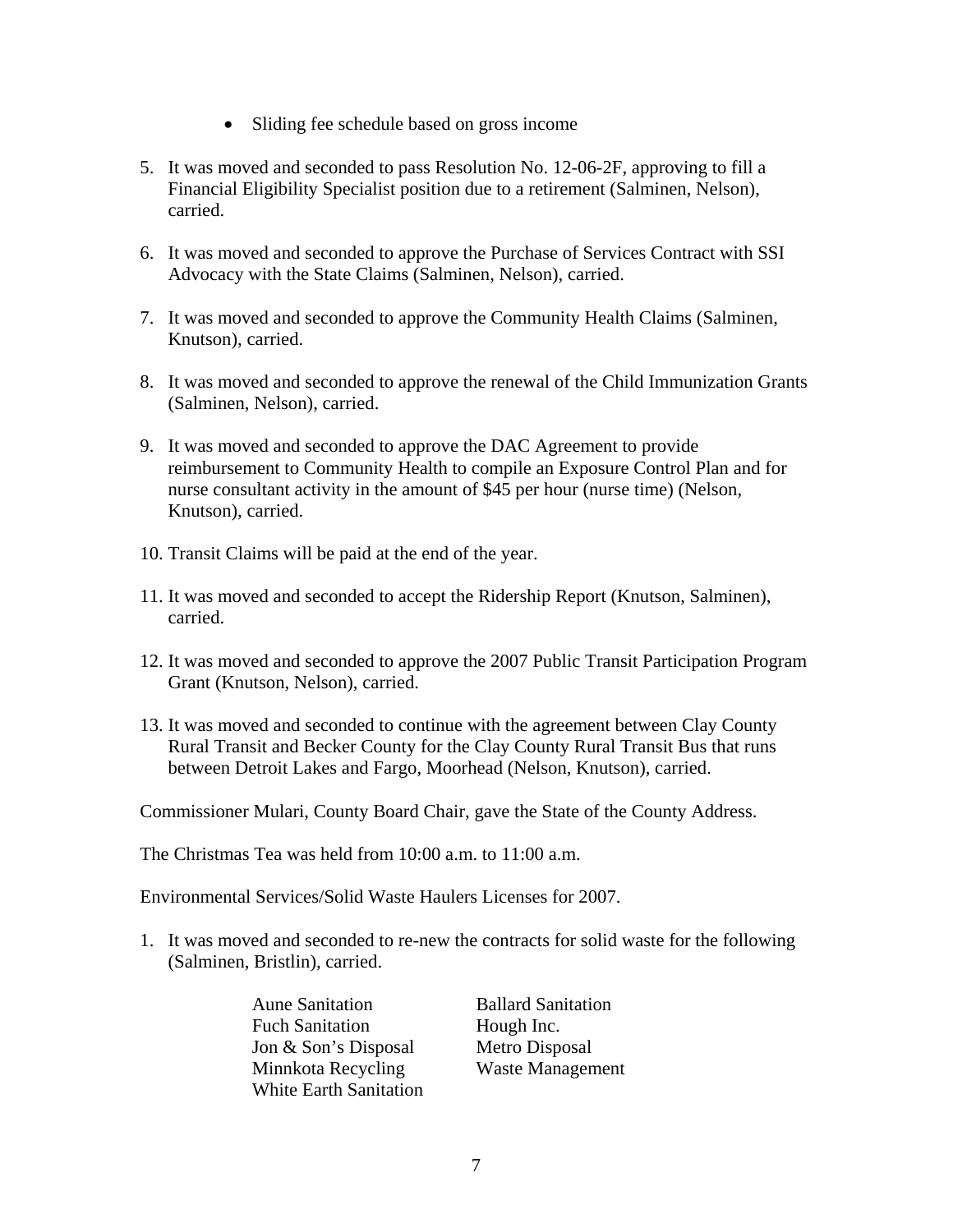## **Sheriff**

1. It was moved and seconded to approve the following expenditures (Nelson, Knutson), carried.

| (1) Squad Graphics $-$ (3) marked, (1) investigator | \$1,400.00 |
|-----------------------------------------------------|------------|
| (2) Electronics/replacement parts/safety equipment  | 5,547.53   |
| $(3)$ Installation Costs $(4)$ units                | 7,896.00   |
| Total                                               | 14,843.53  |
| (12) Tasers to be assigned to squads                | 11,456.00  |

2. It was moved and seconded to approve the allocation of funds placed into the Sheriff Drug & Alcohol Contingency Fund during 2006, to the 2007 Budget in the amount of \$29,916.55. This is to offset the expense of the additional Narcotics Officer originally positioned there with Commissioners' approval in November of 2005 (Nelson, Salminen), carried.

## Highway

- 1. It was moved and seconded to pass Resolution No. DOH12-06-2D, Bid Award for Bridge Projects S.A.P. 03-642-04 & S.A.P. 03-599-24 to Midwest Contracting, LLC, in the amount of \$220,879 (Salminen, Nelson), carried.
- 2. It was moved and seconded to pass Resolution No. DOH12-06-2E, Cooperative Agreement with Runeberg Township which describes the proposed work, contractual procedures, method of payment and inspection procedures (Knutson, Nelson), carried.

## Planning & Zoning

- 1. Planning Commission (PC) Minutes of December 18, 2006:
	- 1) FIRST ORDER OF BUSINESS: Matt Krause, Burlington Twp. It was moved and seconded to concur with the PC findings and recommendations to approve the conditional use permit, as requested, with the stipulation that the property continues to be in a neat and orderly manner (Nelson, Bristlin), carried.
	- 2) SECOND ORDER OF BUSINESS: Tea Cracker LLC. It was moved and seconded to concur with the PC findings and recommendations to deny the change of zone based on the fact that the area is predominately an agricultural area; land suitability, primarily the near shore aquatic conditions, emergent vegetation and wild rice, make the lake unsuitable for water-based recreations; the habitat is important for wildlife species, migrating waterfowl and wildlife migration and with the denial of the change of zone, the preliminary plat would have to be denied because it does not meet the size requirements of an agricultural zone (Salminen, Knutson), carried.
	- 3) THIRD ORDER OF BUSINESS: Michael Cossette, Cormorant Township. Tabled.